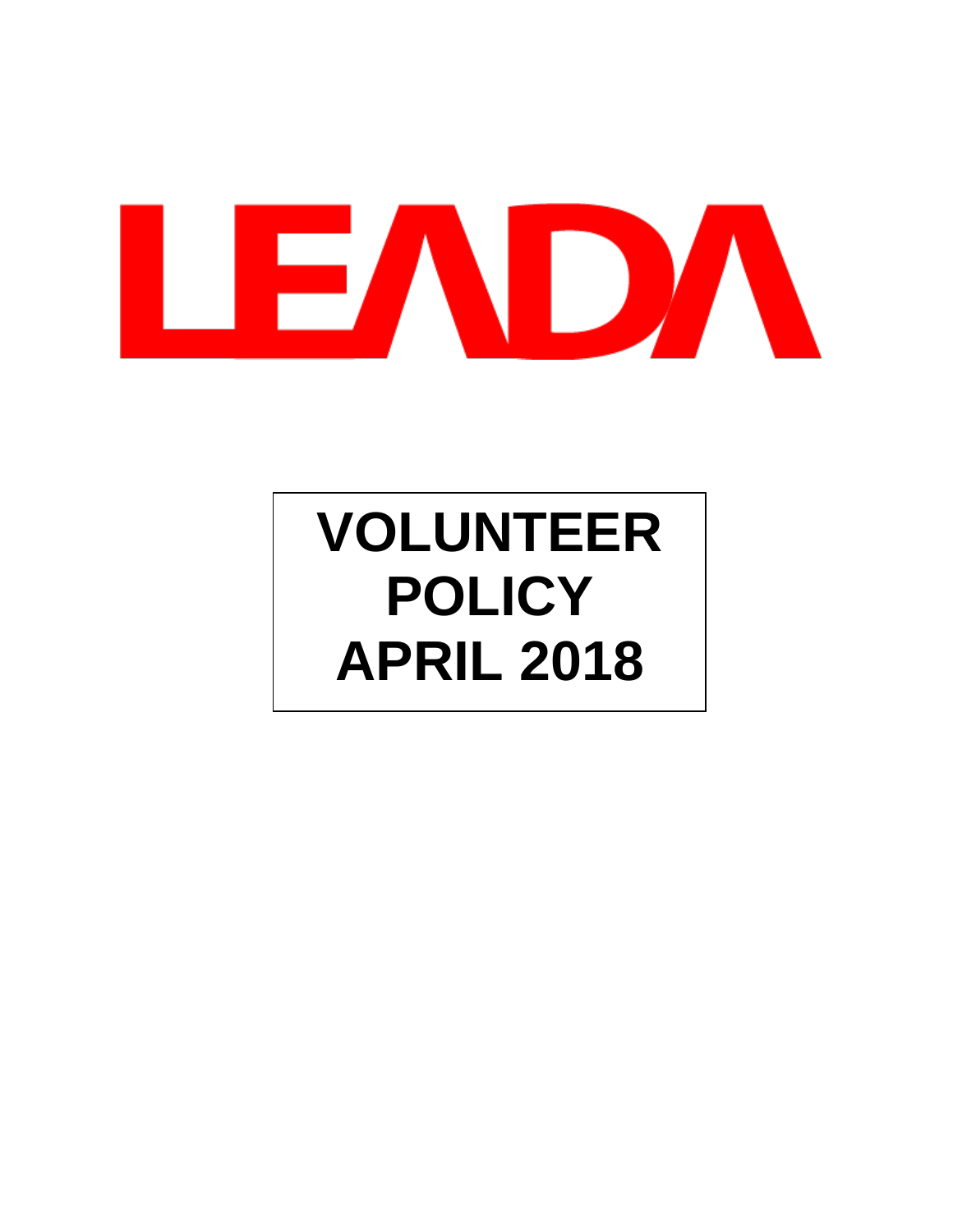# **Volunteering Policy**

# **1. Introduction**

LEADA Cambs CIC aim to involve people effectively in volunteering to support the work they do with children, young people and adults as part of their commitment to help enrich their communities.

LEADA Cambs CIC is committed to involving volunteers directly within the organisation to:

- Contribute to the delivery of our services
- Make sure we are responsive to the needs of our users.
- Provide different skills and perspectives.
- Offer opportunities to develop skills and confidence
- Offer the opportunity to gain work experience

This volunteer policy sets out the principles and practice by which we involve volunteers.

# **2. Principles**

# LEADA Cambs CIC*:*

- Recognises that voluntary work brings benefits to volunteers themselves, to service users and to paid staff.
- Will ensure that volunteers are properly integrated into the organisational structure and that mechanisms are in place for them to contribute to the organisations work.
- Will not introduce volunteers to replace paid staff.
- Expects that staff at all levels will work positively with volunteers and, where appropriate, will actively seek to involve them in their work.
- Recognises that volunteers require satisfying work and personal development and will seek to help volunteers meet these needs, as well as providing the training for them to do their work effectively.
- Will endeavour to identify and cover the costs of involving volunteers.
- Recognises that the management of volunteers requires designated responsibilities within specific posts.
- Will endeavour to involve volunteers from a wide range of backgrounds and abilities and ensure our volunteering opportunities are as accessible as possible

# **3. Recruitment**

Recruitment of volunteers will generally be from all sections of the community and will be in line with LEADA Cambs CIC Equality and Diversity policy. Positive action in recruitment may be used where appropriate.

People interested in becoming volunteers with LEADA Cambs CIC will be invited for an informal talk with the appropriate contact person. They will be given an information pack including general information about the organisation and specific information on the volunteer post in which they are interested.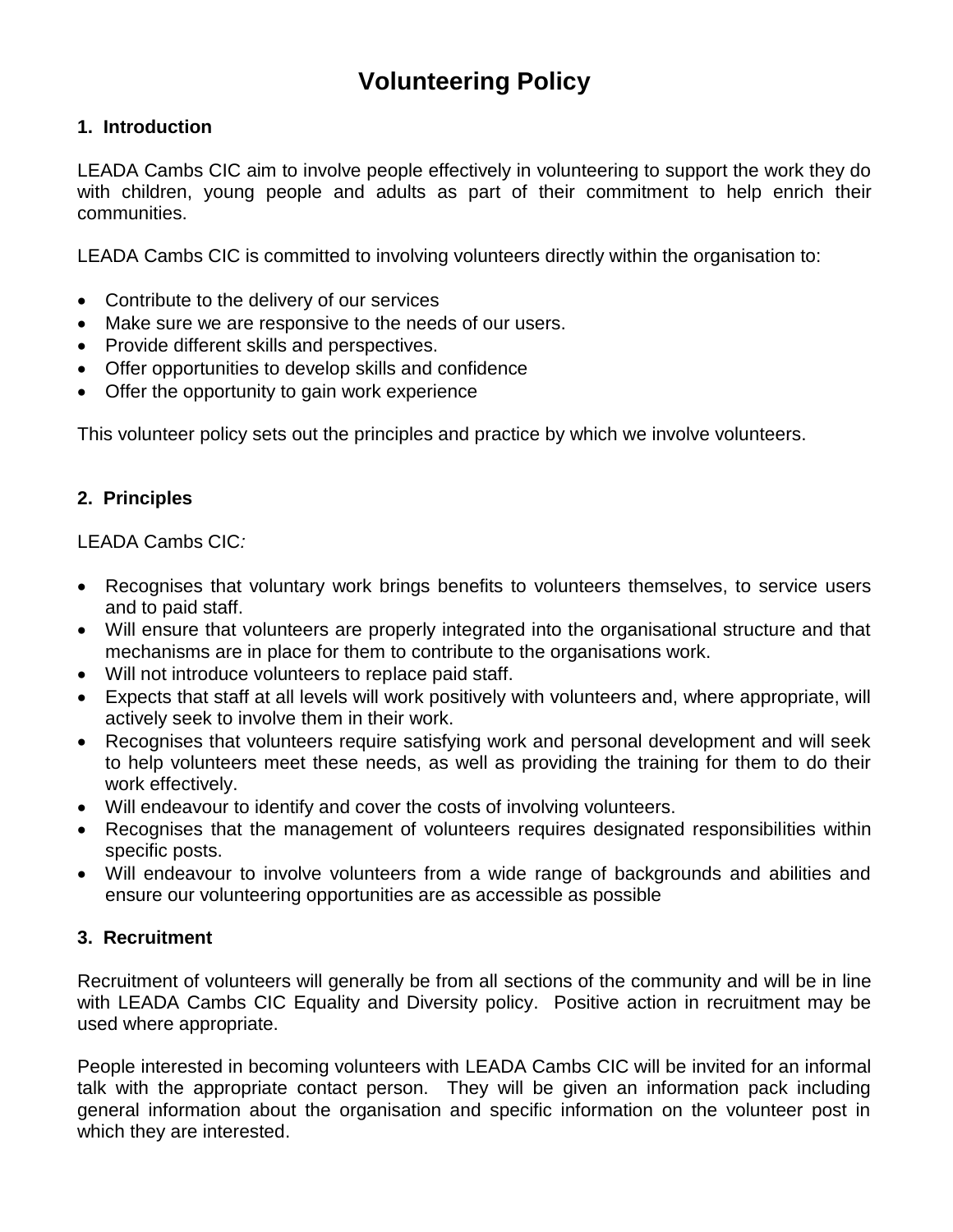All volunteers will be asked to complete a simple registration form appropriate to the role that they are applying for and to supply two references. Where applicants are not placed in the role applied for, they will be provided with feedback and given the opportunity to discuss alternative volunteering roles.

Every volunteer role will undergo a risk assessment. All volunteers working directly with children, young people and vulnerable adults will be required to have an enhanced DBS certificate. LEADA Cambs CIC will apply for this certificate at no cost to the volunteer if the volunteer does not already hold one within the last 3 years. Volunteers will also be expected to attend annual safeguarding training.

#### **4. Volunteer Agreements and Voluntary Work Outlines**

Volunteers will receive a role description and volunteer agreement containing full information about their chosen area of work and a clear idea of their responsibilities and the volunteer's responsibilities to them.

#### **5. Induction and Training**

Volunteers will be given induction and training appropriate to the specific tasks to be undertaken.

#### **6. Support**

Volunteers will be assigned a named contact person who will provide regular support.

#### **7. The Volunteer's Voice**

Volunteers will be consulted in decisions which affect them and welcome feedback and suggestions to make improvements.

#### **8. Records**

Minimum details will be kept on volunteers. This will include the registration form, references, DBS certificate dates and any other relevant information.

#### **9. Expenses**

LEADA Cambs CIC will enable volunteers to claim out of pocket expenses as necessary.

#### **10. Insurance**

Volunteers will be covered by insurance while carrying out agreed duties.

#### **11. Health and Safety**